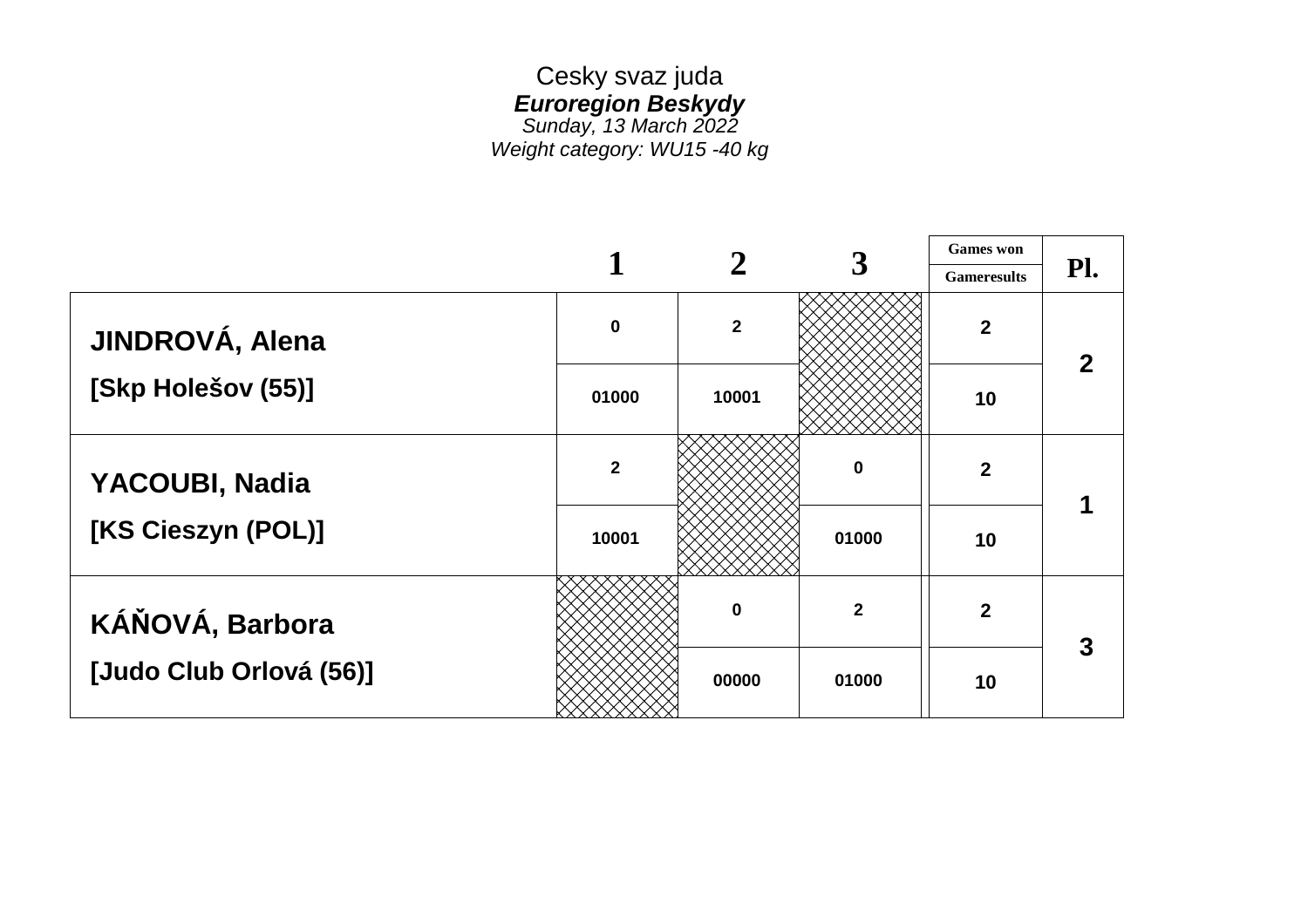Cesky svaz juda *Euroregion Beskydy Weight category: WU15 -44 kg*

## **Best of Three**







**SEDLÁČKOVÁ, Kateřina JWBR**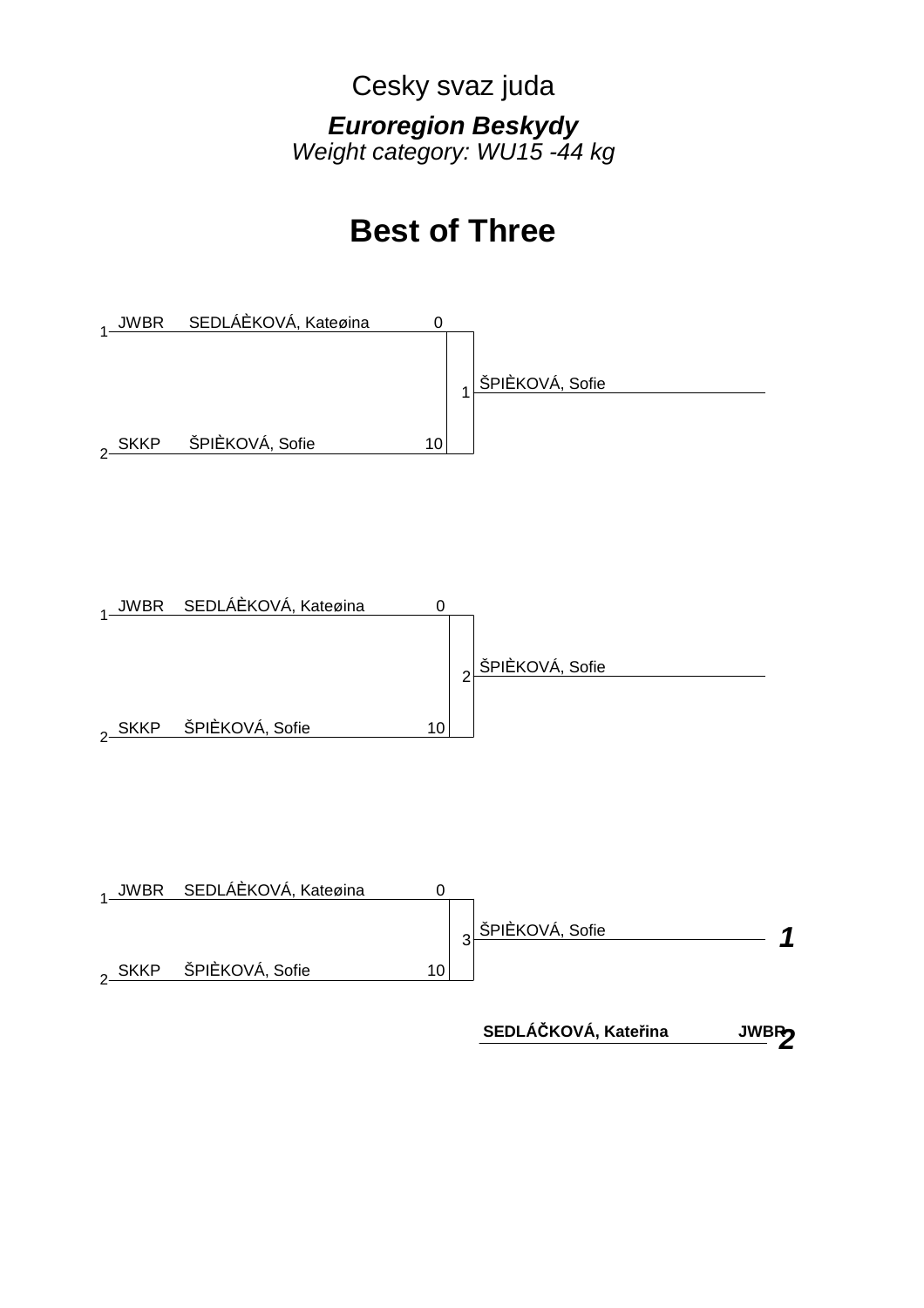Cesky svaz juda *Euroregion Beskydy Weight category: WU15 -48 kg*

## **Best of Three**







*2* **ROMANOVÁ, Viktorie**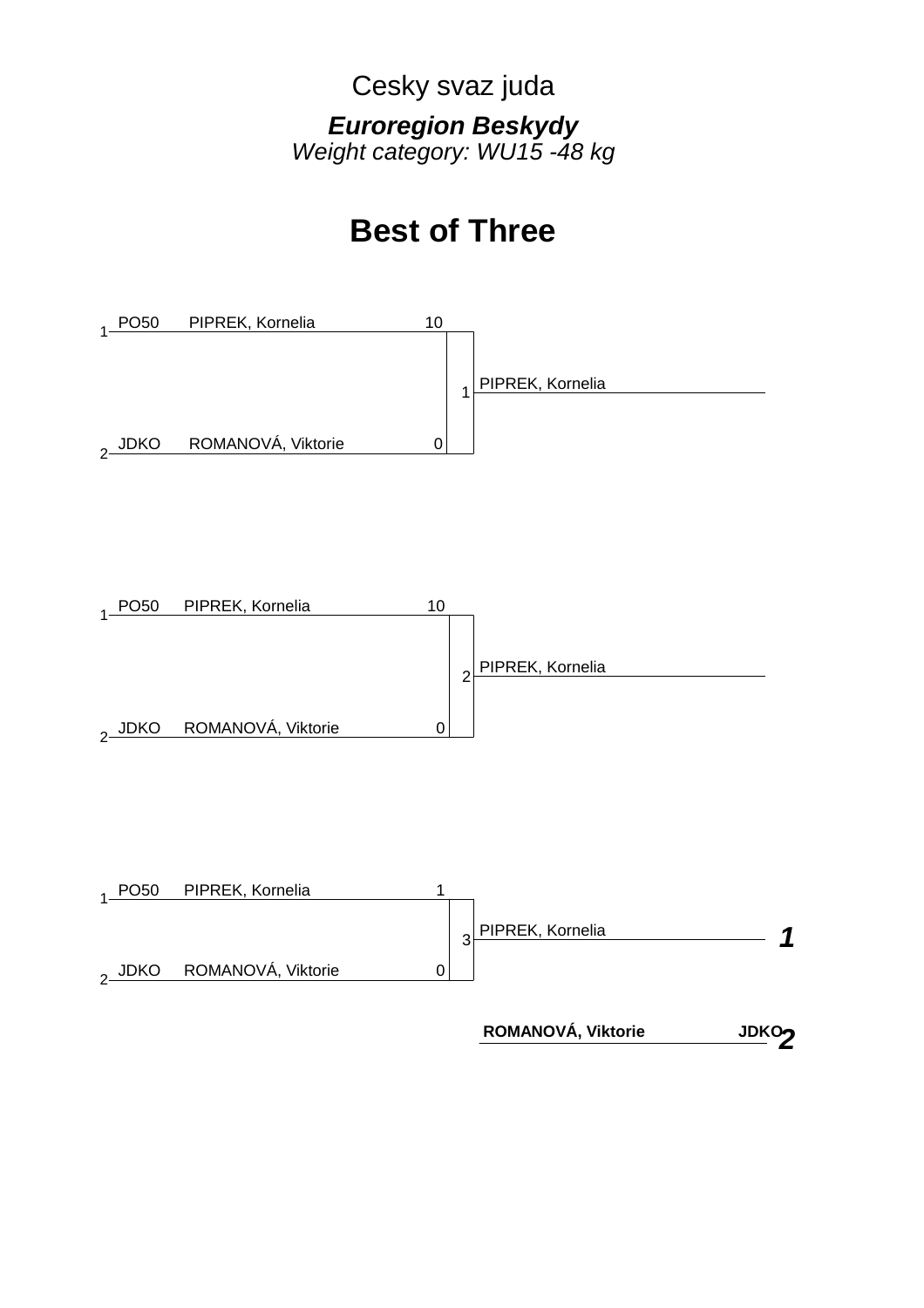### Cesky svaz juda *Euroregion Beskydy Weight category: WU15 -52 kg*

| Pool A                          |              |              |              |             |                |              | <b>Games</b> won   | Pl. |
|---------------------------------|--------------|--------------|--------------|-------------|----------------|--------------|--------------------|-----|
|                                 |              |              | 5            | 6           | 9              | <b>10</b>    | <b>Gameresults</b> |     |
| KRIŠČÁKOVÁ, Alžběta             | $\mathbf{2}$ |              | $\mathbf{2}$ |             | $\overline{2}$ |              | 6                  |     |
| [Judo Club Orlová (56)]         | 10000        |              | 01000        |             | 10001          |              | 30                 |     |
| ZATLOUKALOVÁ, Lucie             | $\mathbf{0}$ |              |              | $\mathbf 2$ |                | 0            | $\mathbf{2}$       | כי  |
| [Judo Wrestling Club Brno (53)] | 00000        |              |              | 10000       |                | 01000        | 10                 |     |
| HORŇÁKOVÁ, Adéla                |              | 2            |              | $\Omega$    | 0              |              | $\mathbf{2}$       |     |
| [JUDO Uherský Brod (55)]        |              | 01000        |              | 00000       | 00000          |              | 10                 |     |
| RECMANOVÁ, Johana               |              | $\mathbf{0}$ | $\Omega$     |             |                | $\mathbf{2}$ | $\mathbf{2}$       |     |
| [TJ Ostrava (56)]               |              | 00000        | 00000        |             |                | 10000        | 10                 |     |
|                                 |              |              |              |             |                |              |                    |     |

| Pool B                    |              |              |                |              |              |                  | <b>Games</b> won   |     |  |
|---------------------------|--------------|--------------|----------------|--------------|--------------|------------------|--------------------|-----|--|
|                           |              |              | $\overline{7}$ | 8            | 11           | <b>12</b>        | <b>Gameresults</b> | Pl. |  |
| ŠČERBOVÁ, Amálie          | $\mathbf{2}$ |              | $\mathbf{2}$   |              | $\mathbf{2}$ |                  | 6                  |     |  |
| [TJ Ostrava (56)]         | 10000        |              | 02000          |              | 10000        |                  | 30                 |     |  |
| KARASOVÁ, Eliška          | $\mathbf{0}$ |              |                | $\mathbf{2}$ |              | $\mathbf{2}$     | 4                  | 2   |  |
| [Judo Bohumín (56)]       | 00000        |              |                | 10000        |              | 02000            | 20                 |     |  |
| <b>KRAHULOVÁ, Natálie</b> |              | $\mathbf{2}$ |                | 0            | 0            |                  | $\mathbf{2}$       | 3   |  |
| [JUDO Uherský Brod (55)]  |              | 02000        |                | 00000        | 00000        |                  | 10                 |     |  |
| KLAPILOVÁ, Karolína       |              | $\mathbf{0}$ | $\bf{0}$       |              |              | $\boldsymbol{0}$ |                    | Δ   |  |
| [SKP Zlín (55)]           |              | 00000        | 00000          |              |              | 00000            |                    |     |  |

# FINAL ROUND

|             | A1 JUOR KRIŠĖÁKOVÁ, AIžbita 0 13 JUBO                                                                     | KARASOVÁ, E.   0 |    |                  |                         |  |
|-------------|-----------------------------------------------------------------------------------------------------------|------------------|----|------------------|-------------------------|--|
| $ B2 $ JUBO | KARASOVÁ, Eliška                                                                                          |                  | 15 | ŠÈERBOVÁ, Amálie |                         |  |
| $ B1 $ TJOV | $\frac{\text{SÈERBOVÅ, Amálie} \quad 10}{\text{SIEERBOV}} \quad 14 \quad \frac{\text{TJOV}}{\text{SIER}}$ | ŠÈERBOVÁ, A. 10  |    |                  |                         |  |
|             | $ A2 $ JWBR ZATLOUKALOVÁ, L. 0                                                                            |                  |    | KARASOVÁ, E.     | <b>JUBO<sub>2</sub></b> |  |
|             |                                                                                                           |                  |    |                  |                         |  |

*3* **KRIŠČÁKOVÁ, A. JUOR**

*3* **ZATLOUKALOVÁ JWBR**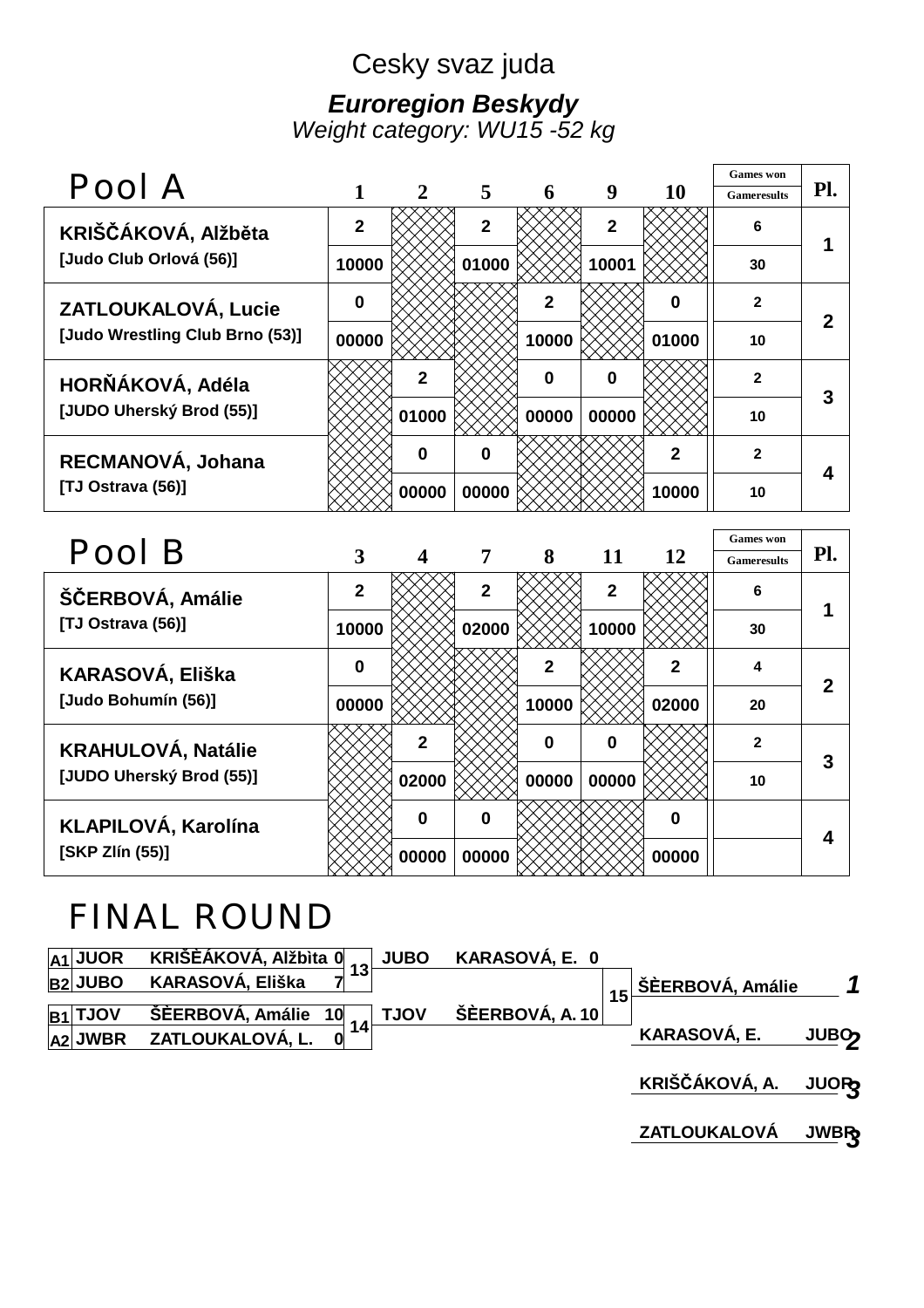

*Weight category: WU15 -63 kg*

|                               |              |                |                |              |              |              |              |                |              |             | <b>Games</b> won   |              |
|-------------------------------|--------------|----------------|----------------|--------------|--------------|--------------|--------------|----------------|--------------|-------------|--------------------|--------------|
|                               |              | $\mathbf{2}$   | $\mathbf{3}$   | 4            | 5            | 6            | 7            | 8              | 9            | <b>10</b>   | <b>Gameresults</b> | Pl.          |
| JANČÍKOVÁ, Monika             | $\bf{0}$     |                | $\overline{2}$ |              |              | $\mathbf{2}$ |              |                | $\bf{0}$     |             | 4                  | $\mathbf{3}$ |
| [Judo Beskydy (56)]           | 00003        |                | 10000          |              |              | 10000        |              |                | 01001        |             | 20                 |              |
| JURČÍKOVÁ, Viktorie           | $\mathbf{2}$ |                |                | $\mathbf{2}$ |              |              | $\mathbf{2}$ |                |              | $\mathbf 2$ | 8                  |              |
| [Baník Karviná (56)]          | 10000        |                |                | 10000        |              |              | 02000        |                |              | 02000       | 40                 |              |
| SENČÍKOVÁ, Natálie            |              | 0              |                | $\mathbf 0$  |              | $\bf{0}$     |              | $\overline{2}$ |              |             | $\overline{2}$     | 4            |
| [Sk Město Frýdek-Místek (56)] |              | 00000          |                | 00001        |              | 00000        |              | 10000          |              |             | 10                 |              |
| <b>KURICOVÁ, Eva</b>          |              | $\overline{2}$ |                |              | $\mathbf{2}$ |              | $\bf{0}$     |                | $\mathbf{2}$ |             | 6                  | $\mathbf 2$  |
| [Judo Český Těšín (56)]       |              | 10000          |                |              | 10000        |              | 00000        |                | 01000        |             | 20                 |              |
| JANOŠOVÁ, Sabina              |              |                | 0              |              | $\mathbf 0$  |              |              | $\bf{0}$       |              | $\mathbf 0$ |                    | 5            |
| [Judo Valašsko (55)]          |              |                | 00000          |              | 01000        |              |              | 00000          |              | 00000       |                    |              |